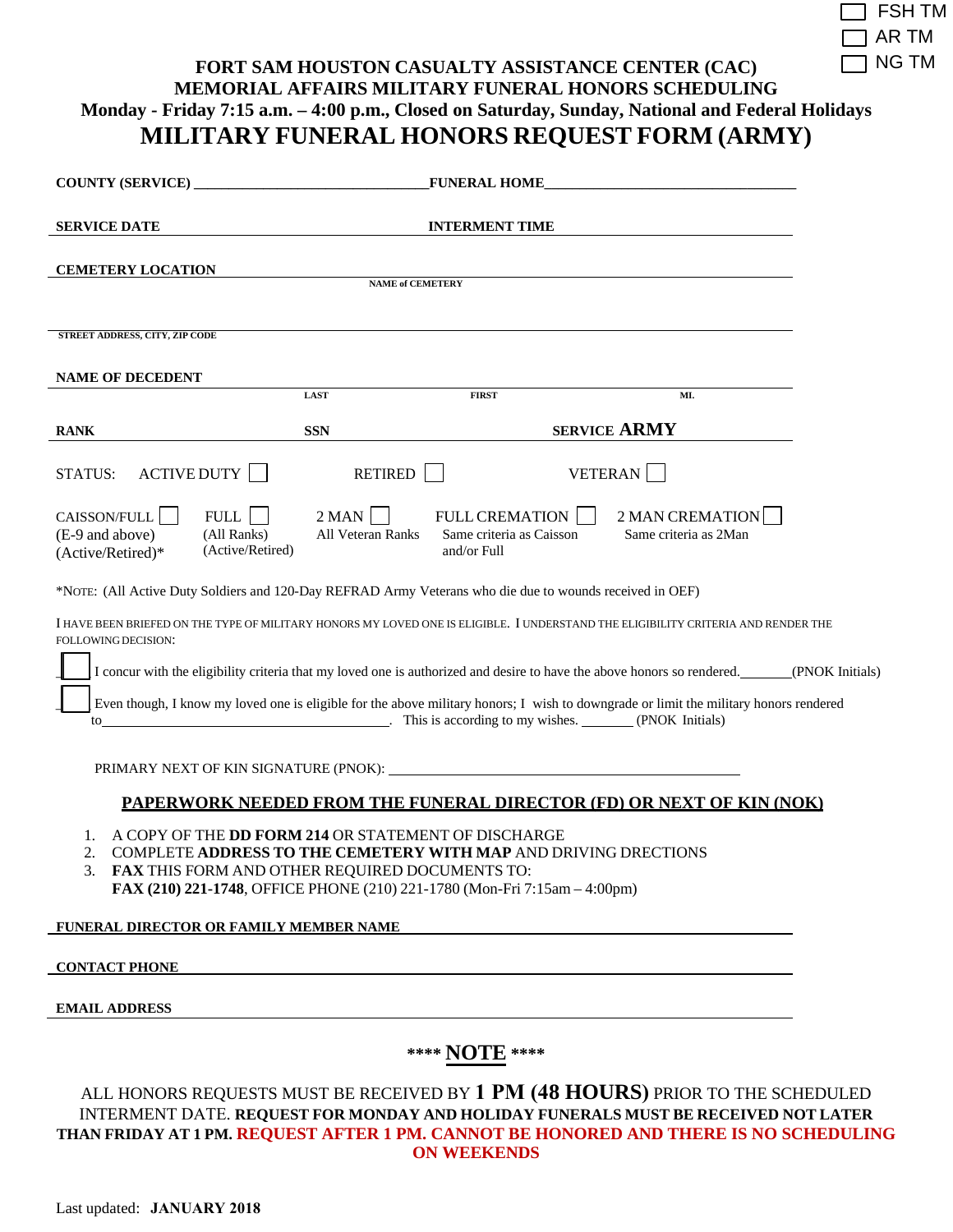## **INSTRUCTIONS TO COMPLETE THE MILITARY FUNERAL HONORS (MFH) SCHEDULING FORM (MFH SCHEDULING FORM, dated JANURAY 2018)**

**COUNTY (SERVICE):** The County where the final interment and graveside service will take place. We need to make sure the location is within the Fort Sam Houston Casualty Assistance Center (CAC) Region before we can assign a MFH Team to support the request.

**FUNERAL HOME:** Name of Funeral Home that is responsible for the interment.

**SERVICE DATE:** The date that the interment and graveside service will take place.

**INTERMENT TIME:** Show time of Funeral Party at the graveside service. The MFH Team is to be in place 15 minutes prior to show time of funeral procession. A MFH Team arrives to render honors and does not remain for the duration of the service and this includes any MFH missions done at chapels or church facilities. Once honors are completed the team leaves the premises.

**CEMETERY LOCATION:** Full name of cemetery, street address, city and zip code where interment will take place.

**NAME OF DECEDENT:** In capital letters, please **PRINT** legibly the Last Name, First Name and Middle Initial of the deceased Soldier.

**RANK:** Please list the last known highest rank of the deceased.

**SSN:** Please list the full Social Security Number of the deceased (Request Form is destroyed upon completion of mission). We use the SSN to validate what is in our database.

**SERVICE:** Army (Fort Sam Houston MFH Section conducts Army Honors only… exceptions may be granted by Army Support Activity and the CAC depending on circumstances).

## **STATUS:**

*Active Duty* – Active Duty Soldiers receive Full Honors and Full Honors Caisson if interred at Fort Sam Houston National Cemetery (FSHNC).

*Retiree* – Retirees receive Full Honors and Full Honors Caisson if interred at FSHNC and in the rank of Command Sergeant Major/Sergeant Major (E-9) or above.

*Veteran* – Non-Retired Veterans with an other than Dishonorable Discharge will receive a Flag Presentation consisting of a 2-Soldier Team that will fold and present the flag as well as operate the digital bugle or sound system for TAPS.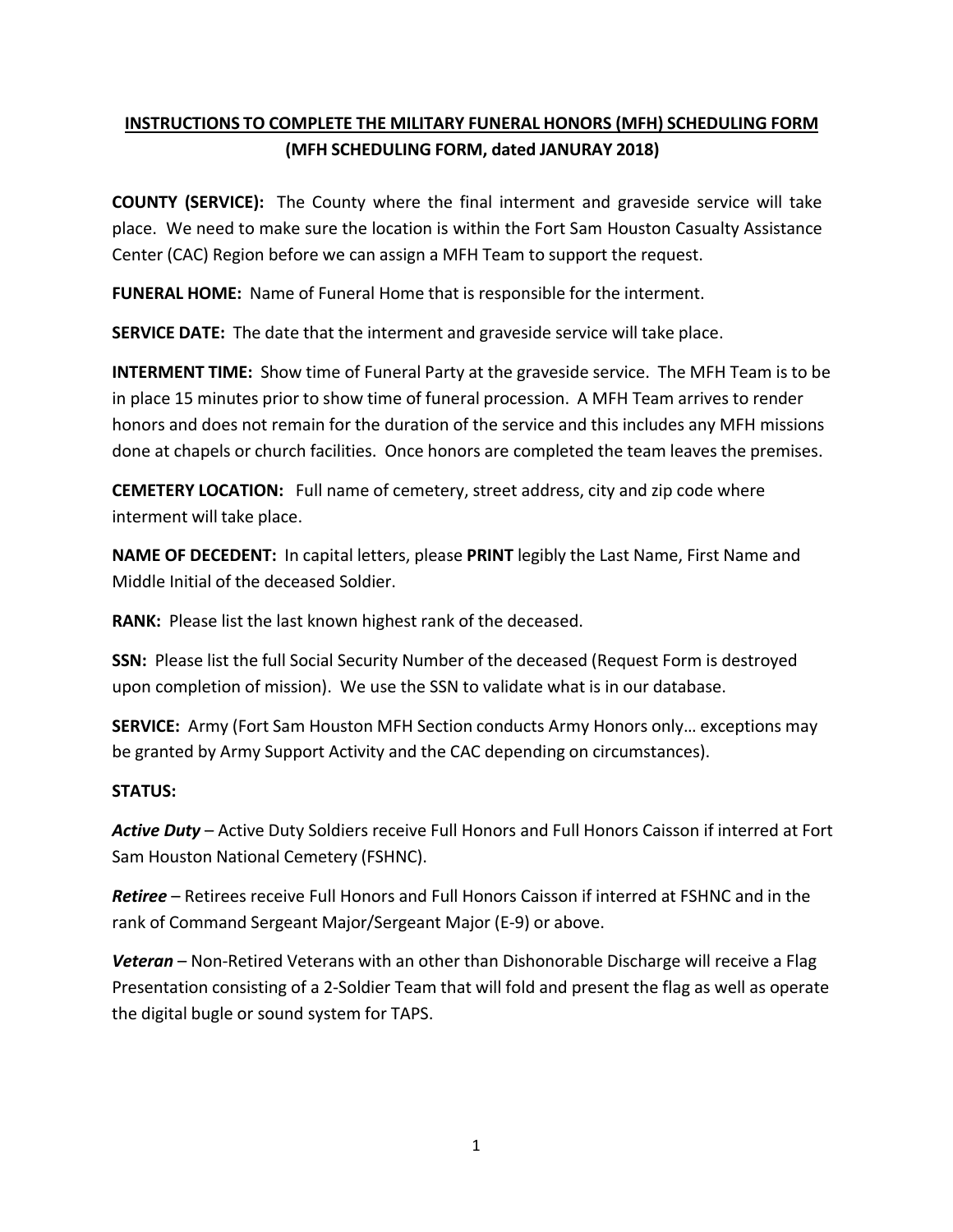## **TYPES OF HONORS REQUESTED:**

*Full Honors Caisson (FHC) –* All FHC missions are held at FSHNC. Highest priority goes to all Active Duty Soldiers. Next, priority goes to all Retirees in the rank of Command Sergeant Major/Sergeant Major and above. Active Duty Soldiers have higher priority over Retirees.

*Full Honors (FH)* **–** All ranks (Active Duty Soldiers or Retirees). Conducted in totality of CAC Region (58 counties of South Central Texas). If the deceased is cremated, please check the block for Full Honors Cremations.

*2-Man Standard Honors (SH)* **–** All Veterans (Retired or Non-Retired) throughout CAC Region. This consists of a Two-Soldier MFH Team. If the deceased is cremated, please check the block for 2-Man Standard Honors Cremations.

**ELIGIBILITY:** Please have the next of kin (NOK) family member responsible for the interment to initial the statement that they CONCUR with the type honors that he or she has requested in behalf of their deceased Service Member. The NOK family member may wish to downgrade the MFH that the decedent qualifies for and should initial that statement to do so. Funeral Directors should make every effort to have the family member initial these statements. The CAC will make sure the family understands that if anyone other than the family initials those statements that the Funeral Home will be held responsible and not the CAC.

**SIGNATURE:** Primary next of kin or the person responsible for disposition of the remains should sign legibly for the CAC's review. If their are NO family member or representative of family responsible to sign the request for the interment, the funeral home may choose to sign on behalf of the family just as long as they provide a signed written Memorandum of Record separate from the request stating why they could not get the family member's initials or signature.

1- Please provide a DD Form 214 Discharge Certificate that shows decedent was other than dishonorably discharged (General under Honorable Conditions and Honorable Discharges). 2- Please provide complete address and map to interment location to include driving directions from Fort Sam Houston if interment is other than FSHNC. This effort ensures the MFH Team knows exactly where to report and who the point of contact will be.

3- Please fax the MFH Scheduling Form with the supporting documentation to **210-221-1748** as early as possible. This information should be sent to the CAC NLT 48 hours prior to the interment date.

**FUNERAL DIRECTOR CONTACT INFORMATION:** The CAC needs the Full Name of the Funeral Director responsible for the service, the office and cell contact numbers, and the FD's email address to ensure any ongoing coordination that may be necessary. The CAC passes this contact information to the assigned MFH Teams.